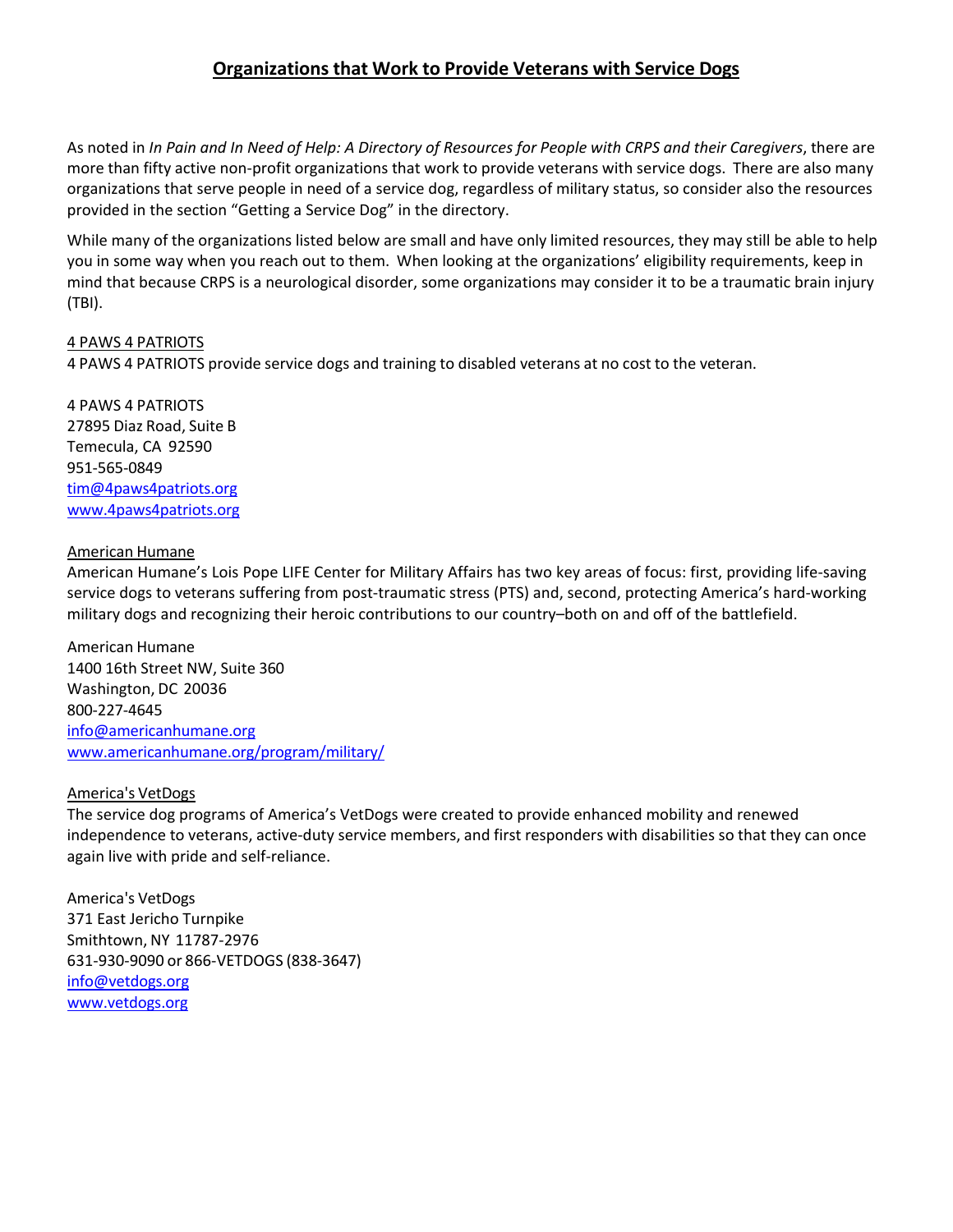## Battle Buddy Foundation

Battle Buddy Foundation provides at no cost highly trained psychiatric and mobility service dogs to veterans of all eras suffering from PTSD, TBI, and physical limitations.

Battle Buddy Foundation 8859 Cincinnati‐Dayton Rd. Suite 202 West Chester, OH 45069

Battle Buddy Foundation 25350 Magic Mountain Parkway, 3rd Floor Valencia, CA 91355 support@tbbf.org www.tbbf.org

## Canine Angels

Canine Angels rescues dogs from shelters so they can rescue our veterans from PTSD, physical ailments, loneliness, and so much more.

Canine Angels Service Dogs 2873 Loblolly Avenue Little River, SC 29566 917‐575‐6235 Rick@CanineAngelsServiceDogs.org www.canineangelsusa.org

## Companions for Heroes

Companions for Heroes (C4H) provides companion animals obtained from shelters and/or rescues, who might otherwise be euthanized, free of charge to active duty military personnel, military veterans, and first‐responders recovering from the psychological challenges they suffered during service to our country. C4H increases public awareness of post-traumatic stress disorder (PTSD), traumatic brain injury (TBI) and other challenges confronting our country's heroes and rallies support for animal welfare and the adoption of shelter and/or rescue animals.

Companions for Heroes 620 Sea Island Road, Suite 148 Saint Simons Island, GA 31522‐1767 800‐592‐1194 information@companionsforheroes.org www.companionsforheroes.org

#### Companions for Life

Companions for Life is a program of DoggoneExpress that teaches veterans new skills and matches specially trained service dogs with veterans who need physical or emotional support.

DoggoneExpress 31058 Highway 1055 Mt. Hermon, LA 70450 504‐239‐0398 LWILLIAMBARSE@aol.com www.doggoneexpress.com/programs/companions.html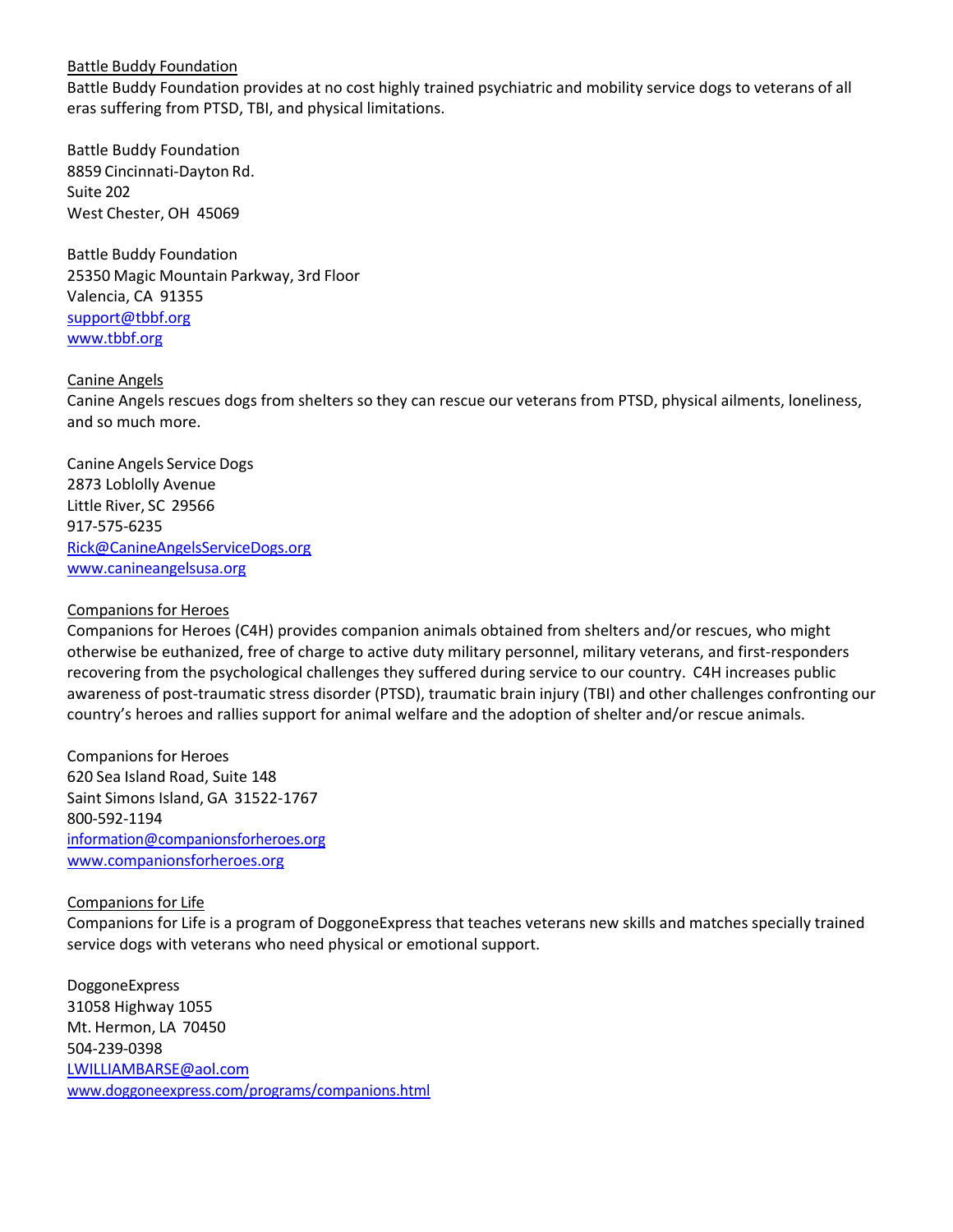## Freedom Dogs

Freedom Dogs offers short-term and permanent placement of specialty service dogs with troops returning from war with PTSD and physical limitations at no cost to military personnel.

Freedom Dogs 3639 Midway Drive, Suite 376 San Diego, CA 92110 619‐223‐6574 info@freedomdogs.org www.freedomdogs.org

#### Freedom Service Dogs

Freedom Service Dogs unleashes the potential of shelter dogs by transforming them into custom-trained, lifechanging assistance dogs for people in need.

Freedom Service Dogs 7193 S Dillon Court Englewood, CO 80112 303‐922‐6231 info@freedomservicedogs.org www.freedomservicedogs.org

## Give Us Paws

Give Us Paws provides both subsidized and free in‐home training of eligible candidates' dogs as service animals. The organization focuses on veterans suffering from post‐traumatic stress disorder (PTSD), traumatic brain injury (TBI), and limited mobility. When possible, services are also provided to civilians determined to be disabled under the Americans with Disabilities Act.

Give Us Paws 10402 Raritan Drive Houston, TX 77043 281‐509‐9309 info@giveuspaws.org www.giveuspaws.org

#### Healing4Heroes

Healing4Heroes is dedicated to assisting our military service members and veterans lead healthy, productive lives. Our objective is to connect wounded service members, as well as those with post-traumatic stress disorder and traumatic brain injury, with ADA‐compliant service dogs.

Healing4Heroes PO Box 2116 Peachtree City, GA 30269 678‐364‐9993 information@healing4heroes.org www.healing4heroes.org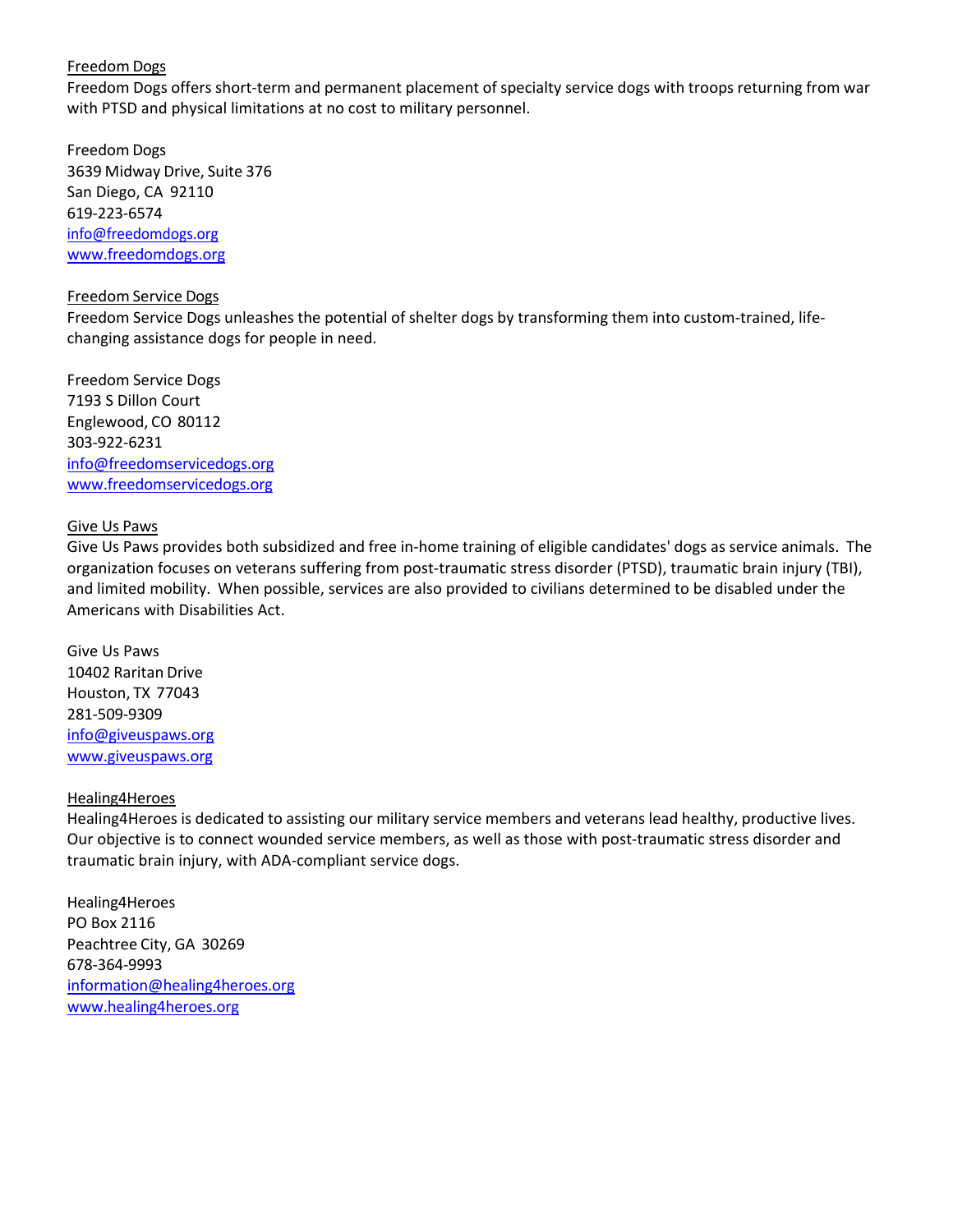## Hero Dogs

Hero Dogs, Inc. improves the quality of life for our nation's heroes by raising, training, and placing service dogs and other highly skilled canines, free of charge with lifetime support of the partnerships.

Hero Dogs, Inc. PO Box 64 Brookeville, MD 20833‐0064 888‐570‐8653 hero@hero‐dogs.org www.hero‐dogs.org

#### K9s for Veterans

K9s for Veterans is dedicated to helping veterans suffering from post-traumatic stress disorder (PTSD) by providing them with service dogs.

K9s for Veterans 5430 West Roosevelt Road, Unit B Chicago, IL 60644 773‐854‐1000 www.k9sforveteransnfp.org

#### K9s for Warriors

K9s for Warriors is dedicated to providing service canines to our warriors suffering from post-traumatic stress disability, traumatic brain injury, and/or military sexual trauma as a result of military service post‐9/11.

K9s for Warriors 114 Camp K9 Road Ponte Vedra Beach, FL 32081 904‐686‐1956 info@k9sforwarriors.org www.k9sforwarriors.org

## K9 Navigators Assistance Dogs

K9 Navigators provides assistance dogs to active duty and retired military personnel and to first‐responders (including fire, police, and emergency personnel) and their families injured while honorably serving our country.

K9 Navigators Assistance Dogs 902 Kitty Hawk Road, Suite 170 #228 Universal City, TX 78148 727‐515‐7379 mark@k9navigators.org www.k9navigators.org

#### Next Step Service Dogs

Next Step Service Dogs' mission is to empower positive change for veterans with invisible disabilities such as post‐ traumatic stress disorder (PTSD) and traumatic brain injury (TBI) through the use of expertly trained service dogs.

Next Step Service Dogs 921 S. Andreasen Drive Escondido, CA 92029 support@nextstepservicedogs.org www.nextstepservicedogs.org Northwest Battle Buddies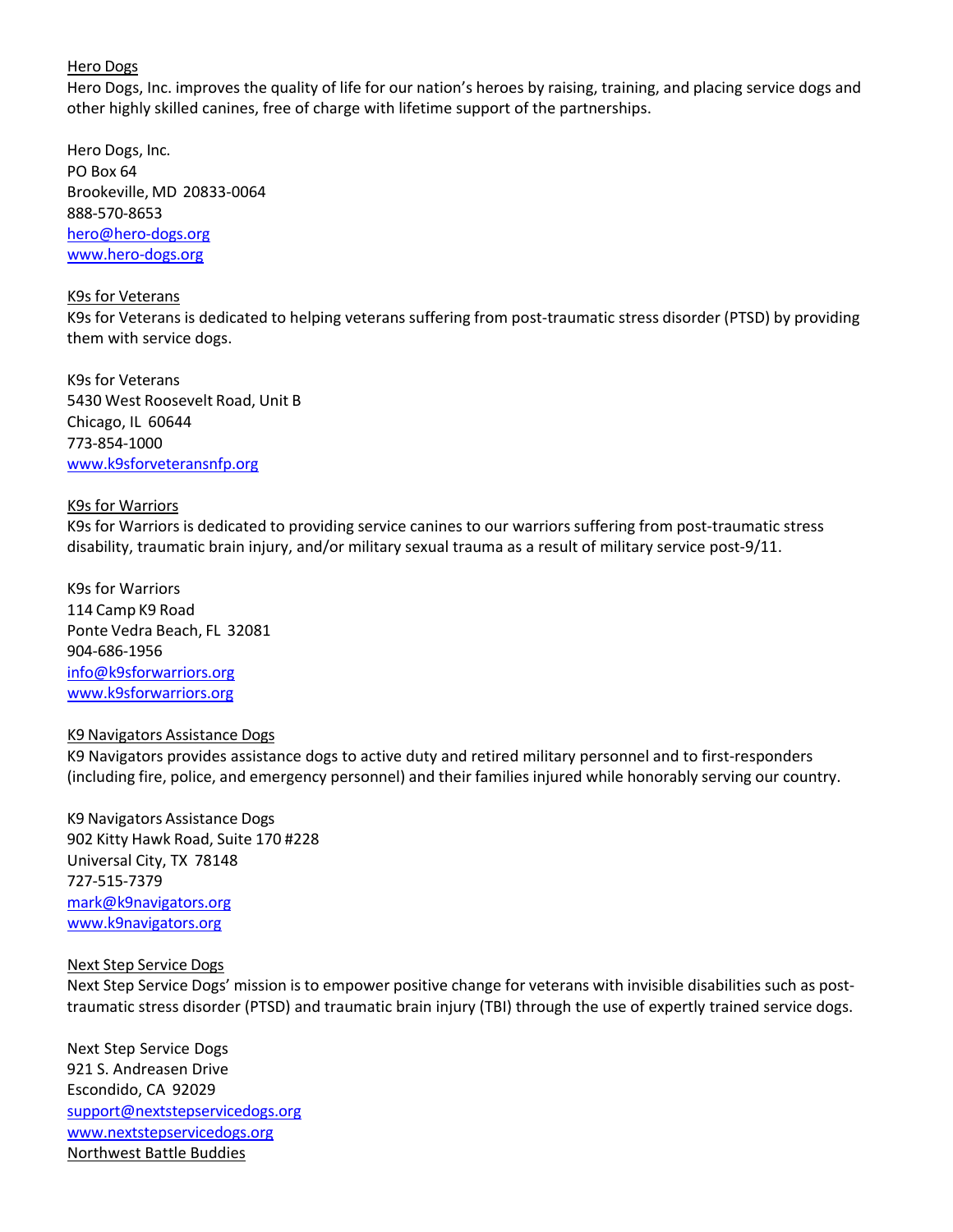Northwest Battle Buddies empowers combat veterans with PTSD to regain their freedom and independence by partnering them with professionally trained and specifically matched service dogs at no charge.

Northwest Battle Buddies PO Box 2511 Battle Ground, WA 98604 360‐601‐9744 northwestbattlebuddies@gmail.com www.northwestbattlebuddies.org

## Operation Delta Dog

Operation Delta Dog works with experienced trainers to train dogs rescued from Massachusetts shelters and breed‐ rescue groups to work as service dogs with local veterans suffering from post-traumatic stress disorder and traumatic brain injury. It works to ensure that dogs get the homes they need and veterans the help they deserve.

Operation Delta Dog PO Box 121 Chelmsford, MA 01824 www.operationdeltadog.org jingalls@operationdeltadog.org

## Operation Freedom Paws

Operation Freedom Paws empowers veterans to regain their independence, trains clients to train their own service dogs, builds human‐canine service teams, and provides the support needed for clients to succeed.

Operation Freedom Paws 777 First Street PMB 515 Gilroy, CA 95020 408‐683‐9010 www.operationfreedompaws.org

## Operation K9

Operation K9 trains service dogs for military veterans with post-traumatic stress disorder, traumatic brain injury, and/or have other physical injuries sustained in combat that warrant the need for a service dog.

Operation K9 232 Summer Glen Lane New Braunfels, TX 78132 210‐557‐6891 joan@operationk9.org www.operationk9.org

## Operation Overwatch

Operation Overwatch offers a service‐dog training and treatment program for veterans and first responders suffering from post-traumatic stress disorder and/or traumatic brain injury who may also need to mitigate the effects of impaired mobility. Believing in healing at both ends of the leash, the nonprofit rescues dogs from shelters across the United States and trains them to become skilled service dogs for veterans and first responders.

Operation Overwatch 756 Purple Sage Road Bandera, Texas 78003 830‐423‐6434 www.operationoverwatch.org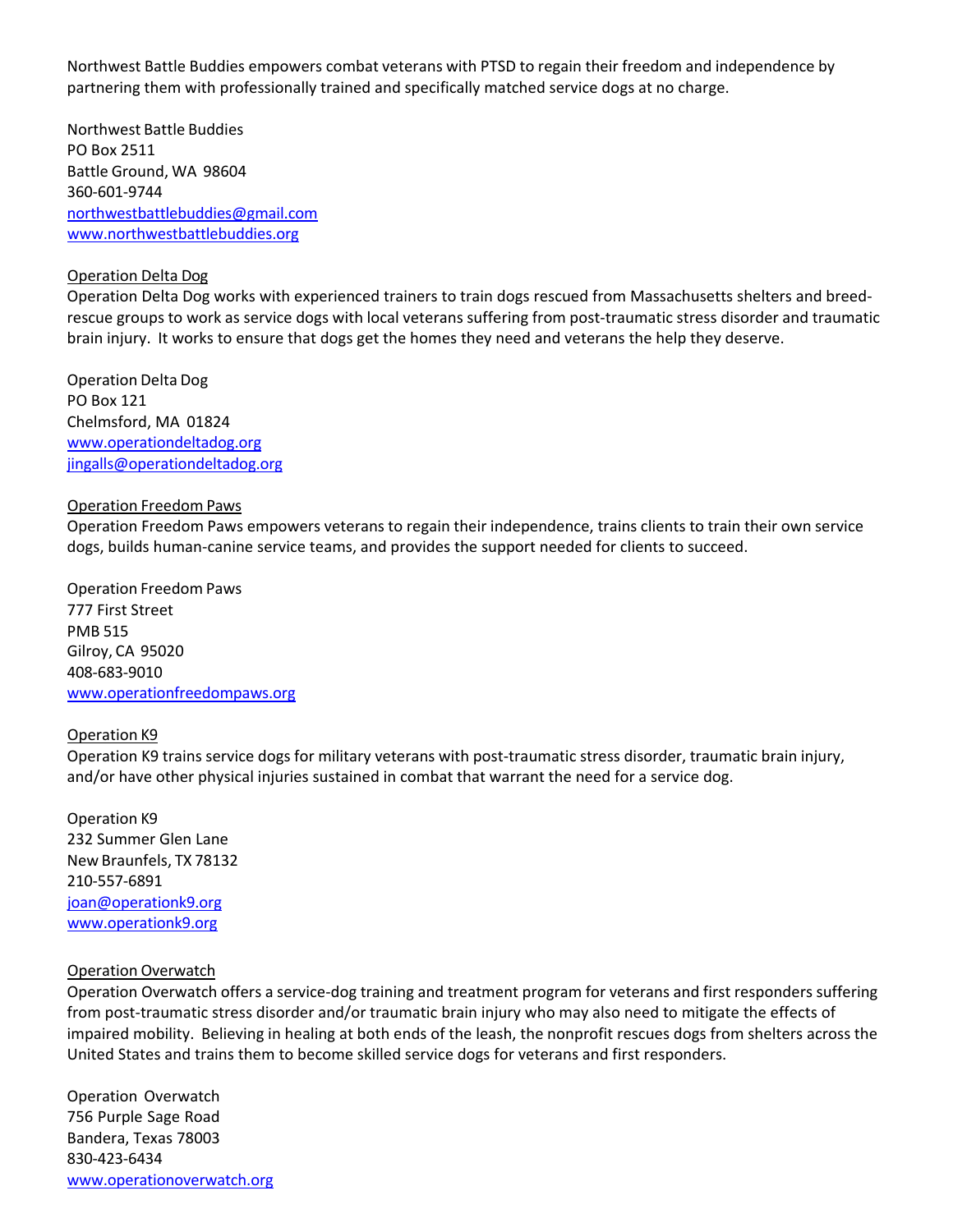## Patriot PAWS

The mission of Patriot PAWS is to train and provide service dogs of the highest quality at no cost to disabled American veterans and others with mobile disabilities and PTSD in order to help restore their physical and emotional independence.

Patriot Paws 254 Ranch Trail Rockwall, TX 75032 972‐772‐3282 office@patriotpaws.org www.patriotpaws.org

## Patriotic Service Dog Foundation

Patriotic Service Dog Foundation serves veterans by raising awareness for their needs and providing service dogs to those who may benefit from long‐term mental and physical assistance. Through the efforts of Patriotic Service Dog Foundation, our wounded veterans are matched with highly trained and skilled service dogs that allow their new partners to become more independent, self‐confident, and comfortable with life outside of the military.

Patriotic Service Dog Foundation PO Box 2461 Orange, CA 92859 714‐608‐1077 info@patrioticservicedogfoundation.org www.patrioticservicedogfoundation.org

## Patriot Rovers

Patriot Rovers provides, at no charge, canine therapy with trained psychiatric service dogs to military veterans who suffer from PTSD and/or traumatic brain injury. Patriot Rovers is committed to acquiring, housing, nurturing, rehabilitating, vaccinating, spaying, neutering, training, and socializing dogs in order to qualify them as psychiatric service dogs.

Patriot Rovers 8001 Clinard Farms Road High Point, NC 27265 Info@patriotrovers.org www.patriotrovers.org

#### Patriot Service Dogs

Patriot Service Dogs is a 100% volunteer organization dedicated to helping the disabled military community gain a sense of independence through a partnership with a well-trained service dog.

Patriot Service Dogs 4729 Blount Avenue Jacksonville, FL 32210 904‐777‐1371 info@PatriotServiceDogs.org www.patriotservicedogs.org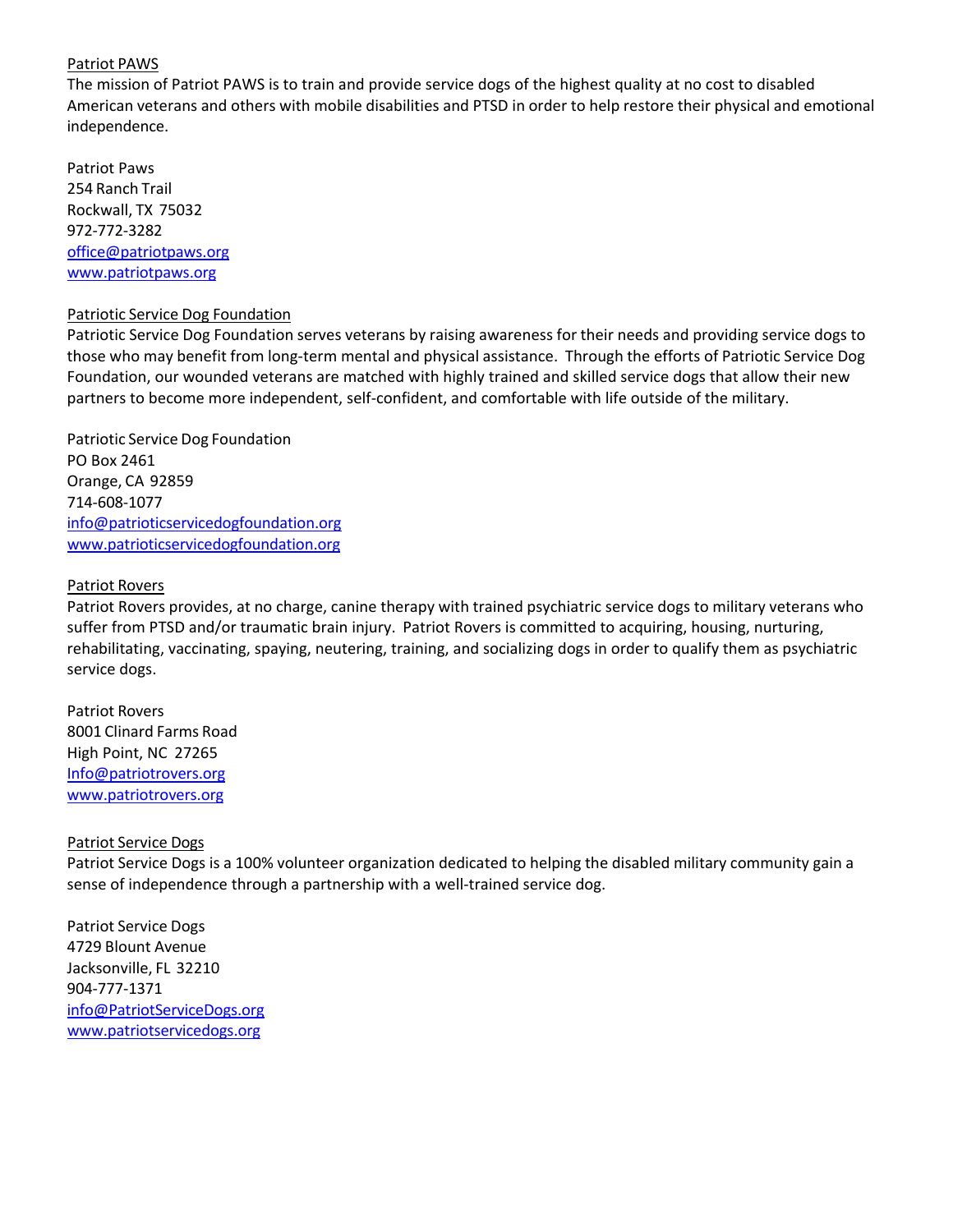# Paws & Effect Paws & Effect raises, trains, and places service dogs with children and veterans with disabilities.

Paws & Effect PO Box 41442 Des Moines, IA 50311 515‐822‐5285 nicoleshumate@paws‐effect.org www.paws‐ effect.org

## Paws Assisting Veterans (PAVE)

Paws Assisting Veterans (PAVE) trains service dogs for veterans with mental and/or physical disabilities and advances public knowledge of service dogs and the essential roles they play. PAVE provides service dogs and training free of charge to veterans, including equipment and supplies valued at more than \$1,000.

Paws Assisting Veterans(PAVE) PO Box 871 Cornelius,OR 97113 info@paveusa.org www.paveusa.org

## Paws Assisting Wounded Warriors(PAWWS)

Paws Assisting Wounded Warriors (PAWWS) helps military veterans with post-traumatic stress disorder (PTSD) or traumatic brain injury (TBI) by providing each service dog free of charge and by taking care of food, veterinary care, and equipment necessary for the service dog.

Paws Assisting Wounded Warriors(PAWWS) 9935 S. 76th Avenue Bridgeview, IL 60455 708‐369‐1981 www.pawws.org

## Paws for Patriots

Southeastern Guide Dogs' Paws for Patriots Program provides dogs to veterans living with post-traumatic stress disorder and other challenges such as hearing loss, seizures, and balance issues.

Paws for Patriots 4210 77th Street East Palmetto, FL 34221 941‐729‐5665 www.guidedogs.org/?page=paws‐for‐patriots‐01

## Paws for Peace

The Paws for Peace program of Embrace A Vet (EAV) was initiated after recognizing the difficulties veterans in Maine with PTSD and/or TBI had in obtaining service dogs. EAV offers assistance in locating dogs and providing various levels of training, depending upon the needs of the veteran.

Embrace A Vet's Pawsfor Peace PO Box 516 Topsham, ME 04086 207‐449‐9149 info@embraceavet.org www.embraceavet.org/paws‐for‐peace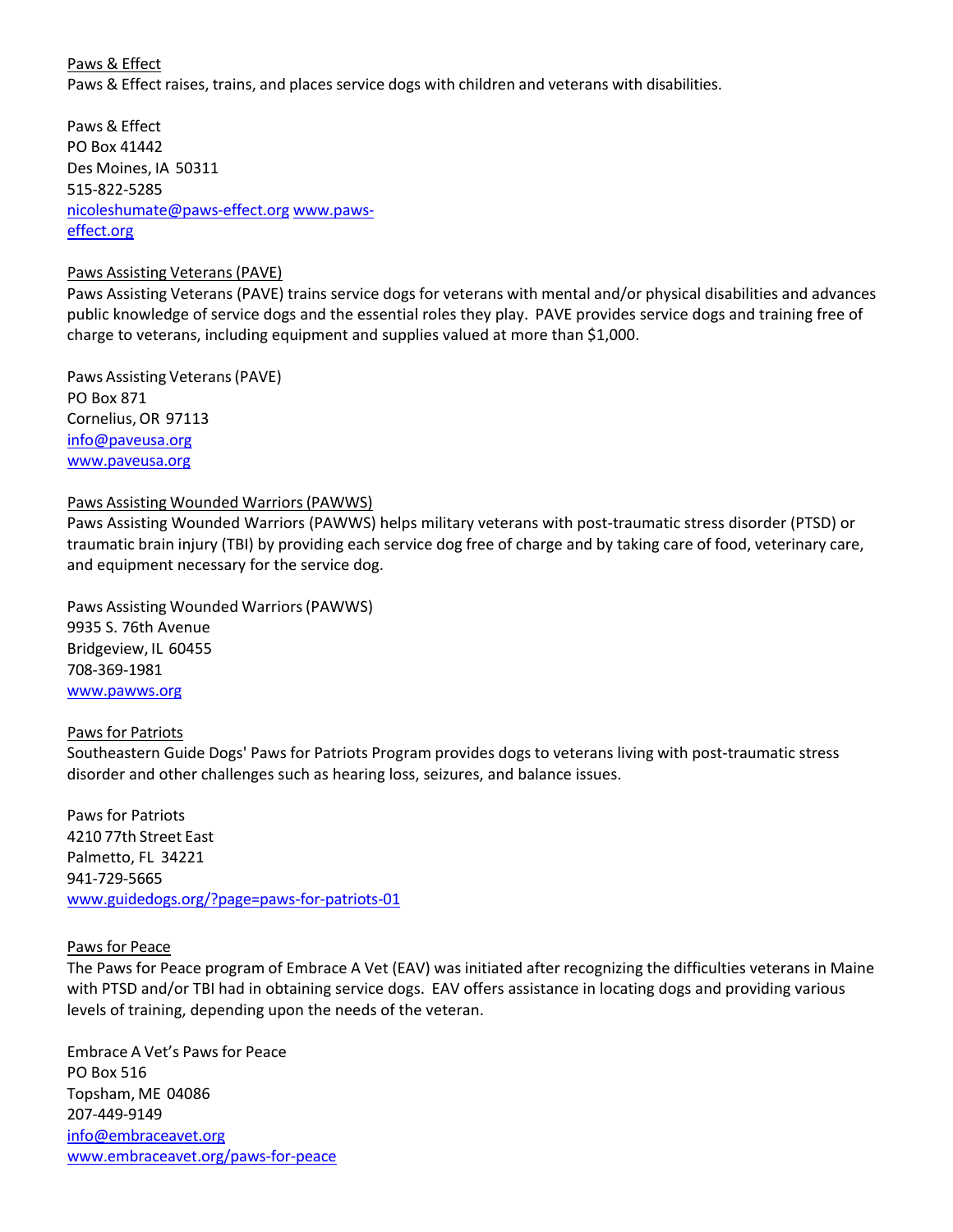Paws for Purple Hearts Paws for Purple Hearts trains service dogs for those with combat-related physical disabilities.

Paws for Purple Hearts 5860 Labath Avenue, Suite A Rohnert Park, CA 94928 707‐238‐5110 www.pawsforpurplehearts.org

## Paws for Veterans

Paws for Veterans provides military veterans with the medical help they need while simultaneously saving the lives of dogs that would otherwise be facing euthanasia.

Paws for Veterans 63Ocean Boulevard Satellite Beach, FL 32937 321‐425‐4189 info@pawsbeachside.com www.pawsforveterans.com

#### Paws 4 Liberty

Paws 4 Liberty focuses on serving post-9/11 veterans with post-traumatic stress disorder (PTSD) in Florida who need a service dog.

Paws 4 Liberty 8939 Palomino Drive Lake Worth, FL 33467 561‐508‐2714 info@paws4liberty.org www.paws4liberty.org

#### Paws of War

Paws of War trains and places rescued dogs to serve and to provide independence to military veterans who suffer the emotional effects of war, i.e., PTSD.

Paws of War 127 Smithtown Boulevard Nesconset, NY 11767 631‐406‐6595 info@PawsOfWar.org www.pawsofwar.org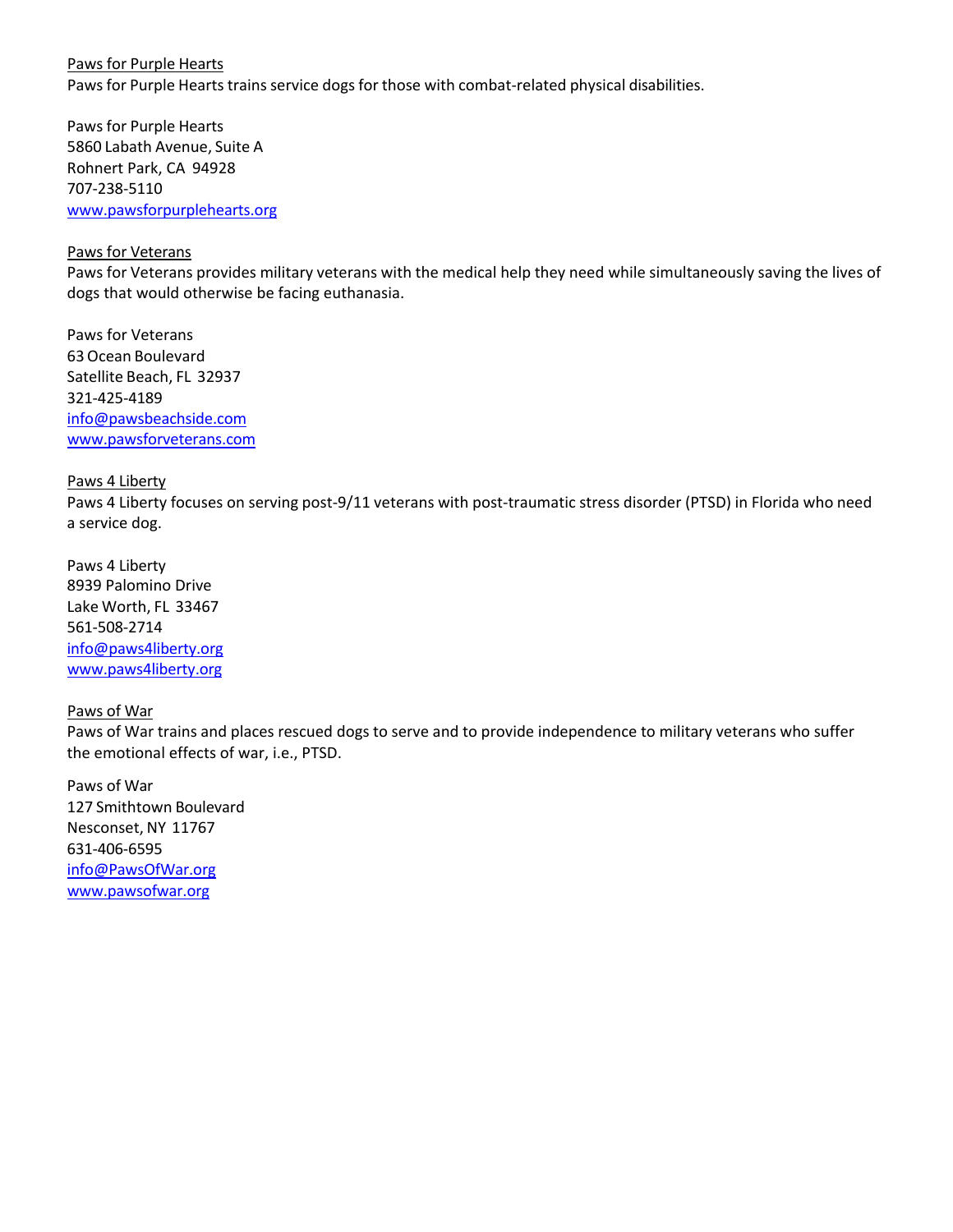## Paws Up for Veterans

Paws Up for Veterans provides service dogs to veterans who have served with distinction and honor and have been diagnosed with post‐traumatic stress disorder (PTSD) and/or traumatic brain injury (TBI) and/or who have light mobility needs. Service dogs will be provided and trained with the veteran at no cost.

Paws Up for Veterans PO Box 741 North Highlands, CA 95660 916‐549–0573 www.pawsupforveterans.org

#### Pawz for Wounded Veterans

Canine Support Teams' Pawz for Wounded Veterans program provides service and assistance dogs to those brave men and women who have sustained disabling injuries or suffer from PTSD as a result of serving in the military.

Pawzfor Wounded Veterans PO Box 891767 Temecula, CA 92589‐1767 951‐301‐3625 www.caninesupportteams.org/paws‐for‐wounded‐vets.html

## Puppy Jake Foundation

Puppy Jake Foundation is dedicated to helping military veterans through the assistance of well bred, socialized and professionally trained service dogs.

Puppy Jake Foundation PO Box 12115 Des Moines, IA 50312 515‐777‐2837 or 515‐419‐1858 info@puppyjakefoundation.org

#### Retrieving Freedom

Retrieving Freedom provides service dogs to veterans with disabilities related to combat and non‐combat service. RFI trains service dogs to help with any service-connected disability including post-traumatic stress.

Retrieving Freedom 1152 230th Street Waverly, IA 50677 319‐505‐5949

Retrieving Freedom PO Box 1305 Olive Branch, MS 38654 662‐209‐2799 www.retrievingfreedom.org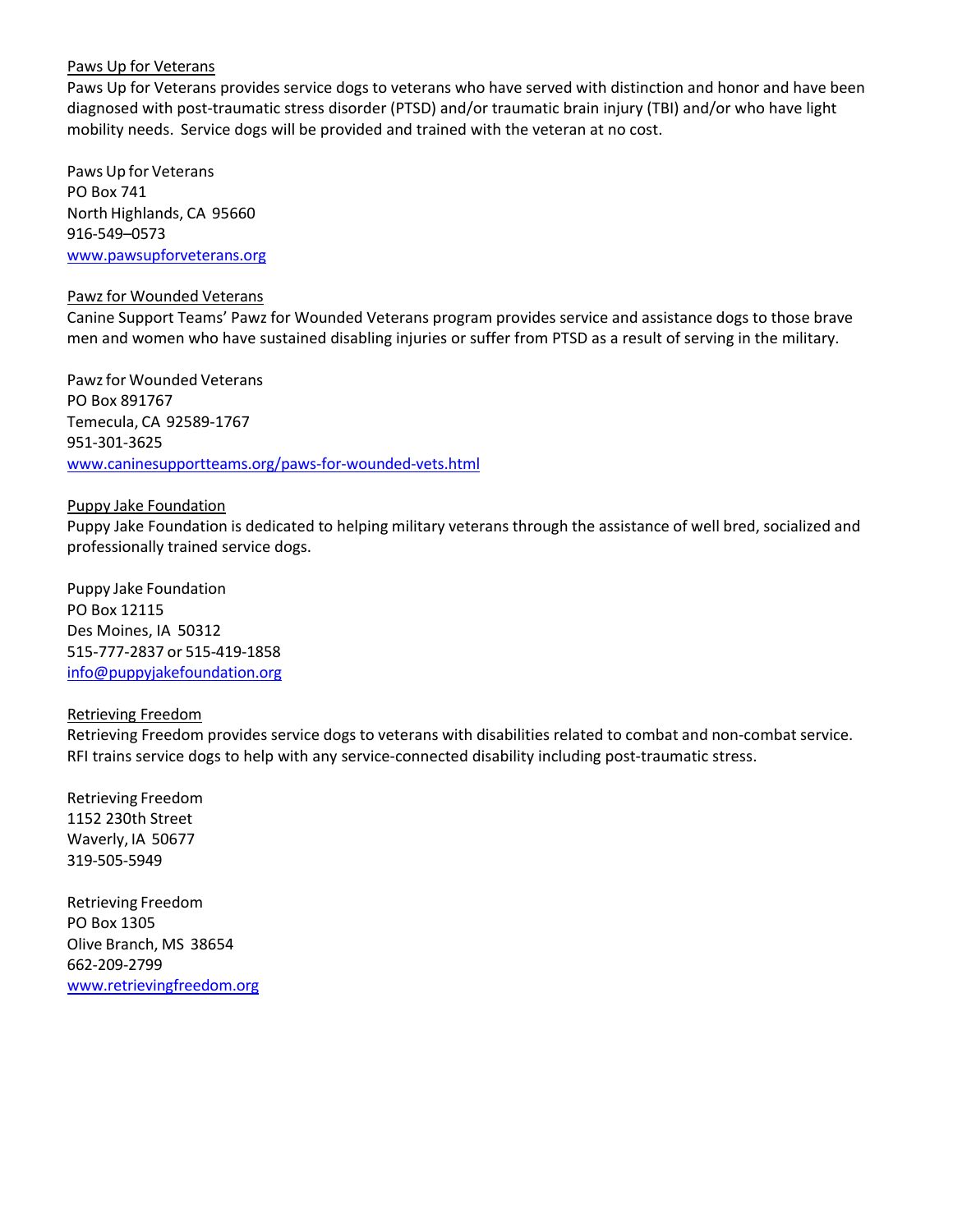## Seal Dog Foundation

Seal Dog Foundation serves wounded service members and their families with therapy and service dogs. SDF helps to place trained service dogs with military veterans who have combat-related injuries such as PTSD and TBI and helps to provide training to help veterans teach their dog to become their service animal.

Seal Dog Foundation 4540 Banyon Lane Dallas, TX 75287 sealdogfoundation@gmail.com www.sealdogfoundation.com

#### Semper Fido

The mission of Semper Fido is to unite wounded warriors suffering from PTSD with a service dog which had earlier been rescued from a shelter and trained.

Semper Fido 131 Kenilworth Road Marlton, NJ 08053 856‐810‐3923 info@semperfido.org www.semperfido.org

## Semper K9

Semper K9's mission is to enhance the quality of life for wounded, critically ill, and injured members of the U.S. Armed Forces and their families by providing them service dogs for psychiatric alert and mobility challenges free of charge.

Semper K9 14867 Prestige Drive Woodbridge, VA 22193 571‐494‐5144 www.semperk9.org

## Shelter to Soldier

Shelter to Soldier adopts dogs from local shelters and trains them to become psychiatric service dogs for post‐9/11 combat veterans suffering from post‐traumatic stress disorder (PTSD), traumatic brain injury (TBI), and/or other psychological injuries associated with traumatic service experiences.

Shelter to Soldier 2665 Fourth Ave San Diego, CA 92103 855‐287‐8659 www.sheltertosoldier.org

#### Shepherds for Lost Sheep

Shepherds for Lost Sheep trains service dogs that will enhance the lives of veterans and mitigate the wounds of war, whether it is PTSD, traumatic brain injury (TBI), or mobility problems.

Shepherds for Lost Sheep PO Box 202 Vanderpool, TX 78885 888‐234‐2319 VeteransLiaison.SFLS@outlook.com www.shepherdsforlostsheepinc.org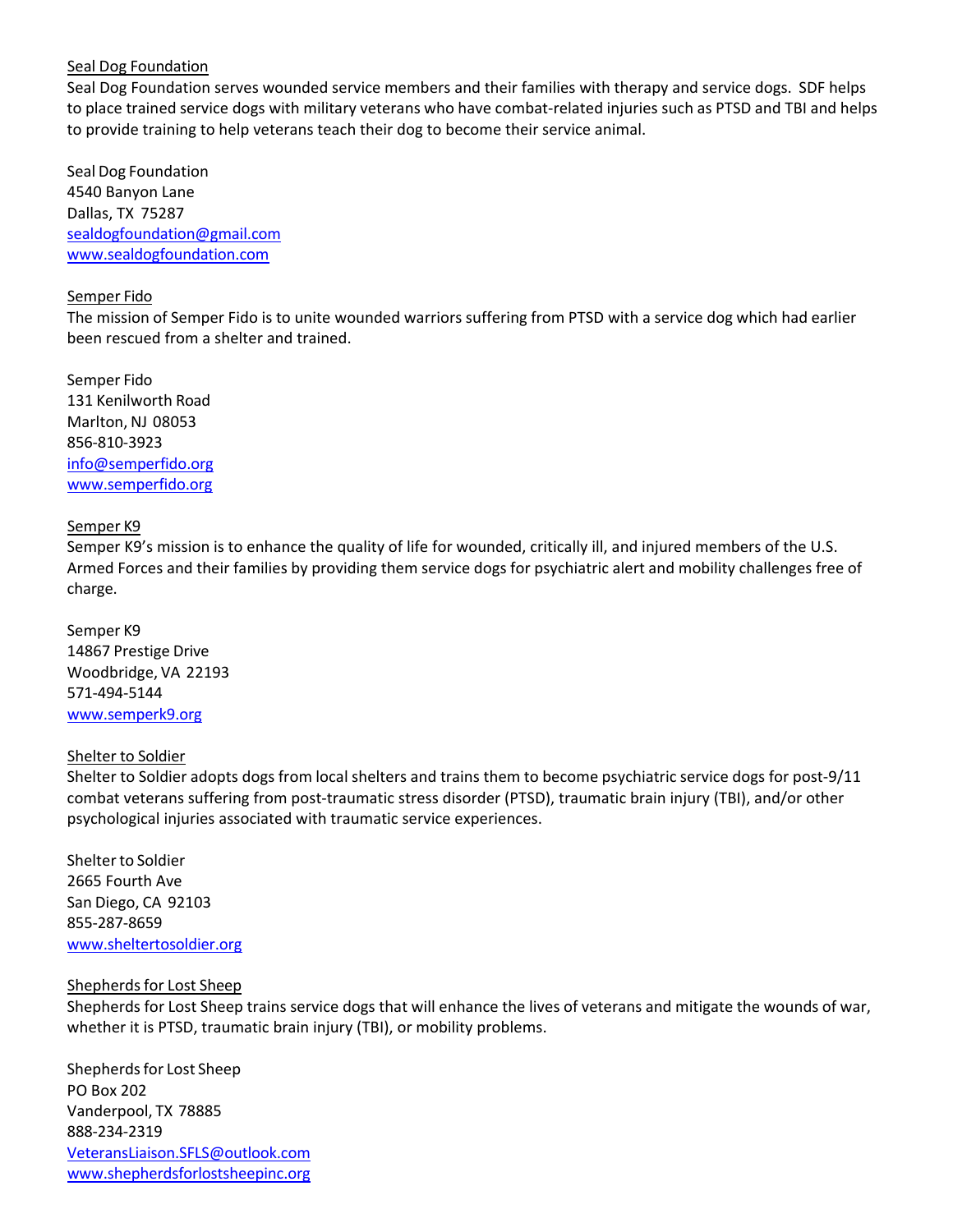## Sierra Delta

EMPOWERING EVERY VETERAN: Sierra Delta's mission is to empower every Veteran, disabled and non‐disabled, with access to approved dog training that provides purpose, innovation, and community through the love of dogs

Sierra Delta 811 E. Washington Avenue Suite 400 Madison, WI 53703 1‐877‐VETNDOG (1.877.838.6364 info@sierradelta.com https://sierradelta.com/

## Silver Paw Ranch

Silver Paw Ranch is dedicated to the research, therapy, and placement of K‐9 battle buddies as an alternative to medication for wounded warrior veterans with PTSD and other medical needs.

Silver Paw Ranch 3625 Magnolia Ln San Andreas, CA 95249 209‐754‐9458 www.silverpawranch.com

## Smoky Mountain Service Dogs

Smoky Mountain Service Dogs works to enhance the physical and psychological quality of life for wounded veterans by providing custom trained mobility‐ assistance service dogs at no cost to the veteran.

Smoky Mountain Service Dogs 110 Tooweka Circle Loudon, TN 37774 suzy.k@charter.net www.smokymountainservicedogs.org

## Soldier Dogs for Independence

Soldier Dogs for Independence helps local veterans who live with physical and/or mental injuries; it offers hand‐ picked dogs from local shelters that are available for trial and adoption. Veterans may also, with approval, enroll in the 24‐week training program with their own dog.

Soldier Dogs for Independence PO Box 6895 Evansville, IN 4771 9 812‐550‐5115 www.soldierdogs.org

#### Soldier's Best Friend

Soldier's Best Friend provides military veterans living with combat‐related post‐traumatic stress disorder (PTSD) or traumatic brain injury (TBI) with service or therapeutic companion dogs, most of which are rescued from local shelters.

14505 North 75th Avenue Peoria, AZ 85381 623‐218‐6486 www.soldiersbestfriend.org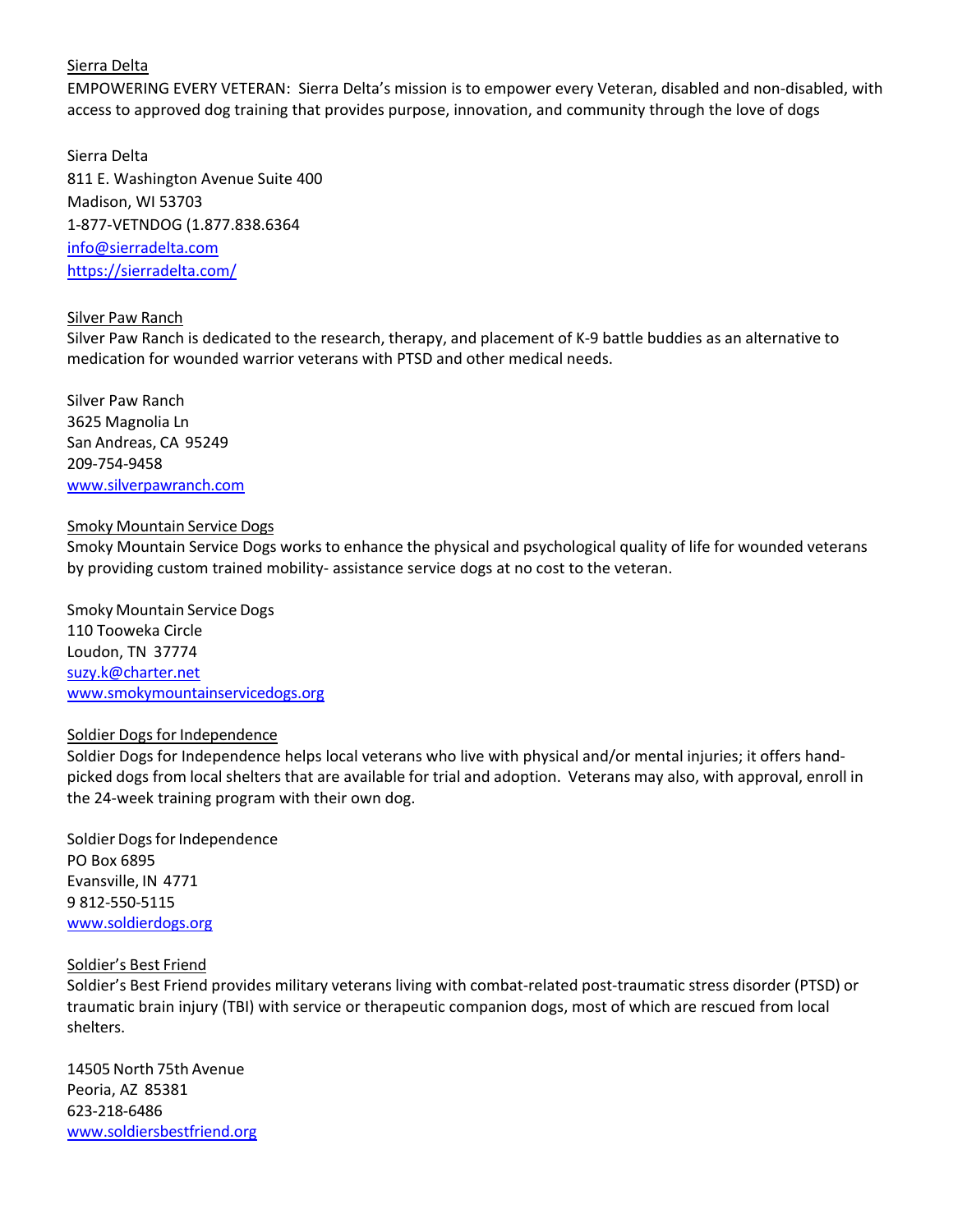## Stiggy's Dogs

Stiggy's Dogs provides military veterans living with post-traumatic stress disorder and traumatic brain injury another method of healing through service and companion dogs.

Stiggy's Dogs PO Box 830 Hamburg, MI 48139 248‐667‐8364 info@stiggysdogs.org www.stiggysdogs.org

## TADSAW (Train A Dog, Save A Warrior)

TADSAW (Train A Dog, Save A Warrior) provides for the training of a medical‐alert service dog for any wounded veteran service member surviving with post-traumatic stress disorder (PTSD), military sexual trauma (MST), and/or traumatic brain injury (TBI) in order to restore and improve the veteran's quality of life with a canine "battle buddy" at no charge to the veteran or the family.

TADSAW 13423 Blanco Road, Suite 218 San Antonio, TX 78216 210‐643‐2901 bart@tadsaw.org www.tadsaw.org

## Tender Loving Canines Assistance Dogs (TLCAD)

TLCAD's At Ease program is designed to help heal our nation's heroes by providing service dogs to wounded service members and veterans, as well as to facilities providing services to wounded warriors.

Tender Loving Canines Assistance Dogs (TLCAD) PO Box 1244 Solana Beach, CA 92075 858‐461‐6827 info@tlcad.org www.tenderlovingcanines.org/wounded-warrior-servicedogs/

## Sam Simon Foundation

The Sam Simon Foundation provides service dogs trained for veterans diagnosed with PTSD as a result of serving in the Iraq/Afghanistan conflicts and possibly for veterans who need assistance with hearing loss or who have TBI (traumatic brain injury) or moderate physical limitations due to injury.

Sam Simon Foundation 30765 Pacific Coast Highway, Suite 113 Malibu, CA 90265 310‐457‐5898 info@samsimonfoundation.org www.samsimonfoundation.com/service‐ dogs.html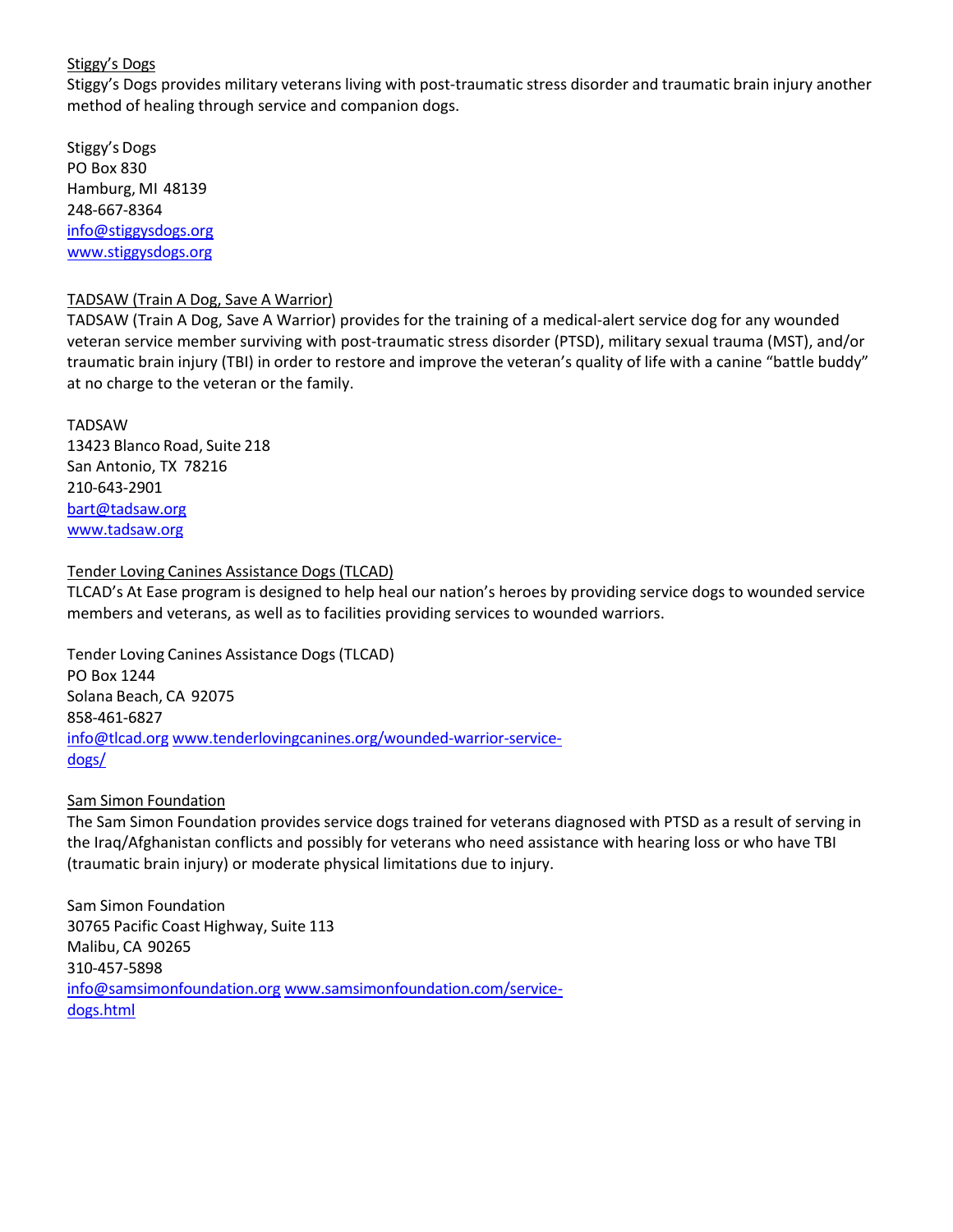This Able Veteran

This Able Veteran is a service‐dog organization benefitting military veterans with post‐traumatic stress disorder (PTSD).

This Able Veteran 1714 South Wolf Creek Road Carbondale, IL 62902 618‐964‐1162 servicedog@thisableveteran.org www.thisableveteran.org

#### Veterans Moving Forward

Veterans Moving Forward raises and provides service dogs for veterans, with physical and/or mental health challenges, at no cost to the veteran.

Veterans Moving Forward 44225 Mercure Circle, Suite 130 Dulles, VA 20166 866‐375‐1209 www.vetsfwd.org

#### Vets to Vets United, Inc. (Veterinarians to Veterans United)

Vets to Vets United, Inc. (Veterinarians to Veterans United) pairs veterans suffering from depression, PTSD, and other disabling conditions with companion/therapeutic/service dogs from a local animal shelter at no cost to the veteran. Vets to Vets United also matches the veteran with local veterinarians for veterinary care at a significantly reduced cost for the life of the animal.

Vets to Vets United, Inc. 732 Ninth Street, Suite 595 Durham, NC 27705 919‐683‐1360 tmorris@vetstovetsunited.org www.vetstovetsunited.org

#### Wags 4 Warriors

Wags 4 Warriors works with local rescue organizations to match veterans who have service-connected disabilities with an appropriate dog; the organization provide all of the training and support for the dog to become the veteran's service dog at no cost to the veteran.

Wags 4 Warriors PO Box 41191 Brecksville,OH 44141 330‐285‐3941 Wags4Warriors@aol.com www.wags4warriors.org

#### War Dogs Making It Home

War Dogs helps veterans better manage the invisible and lifelong challenges of post-traumatic stress disorder and brain injury by pairing them with dogs they help rescue and train to be their service dogs.

War Dogs Making It Home 2149 West Belmont Chicago, IL 60618 773‐914‐1711 www.wardogsmakingithome.org